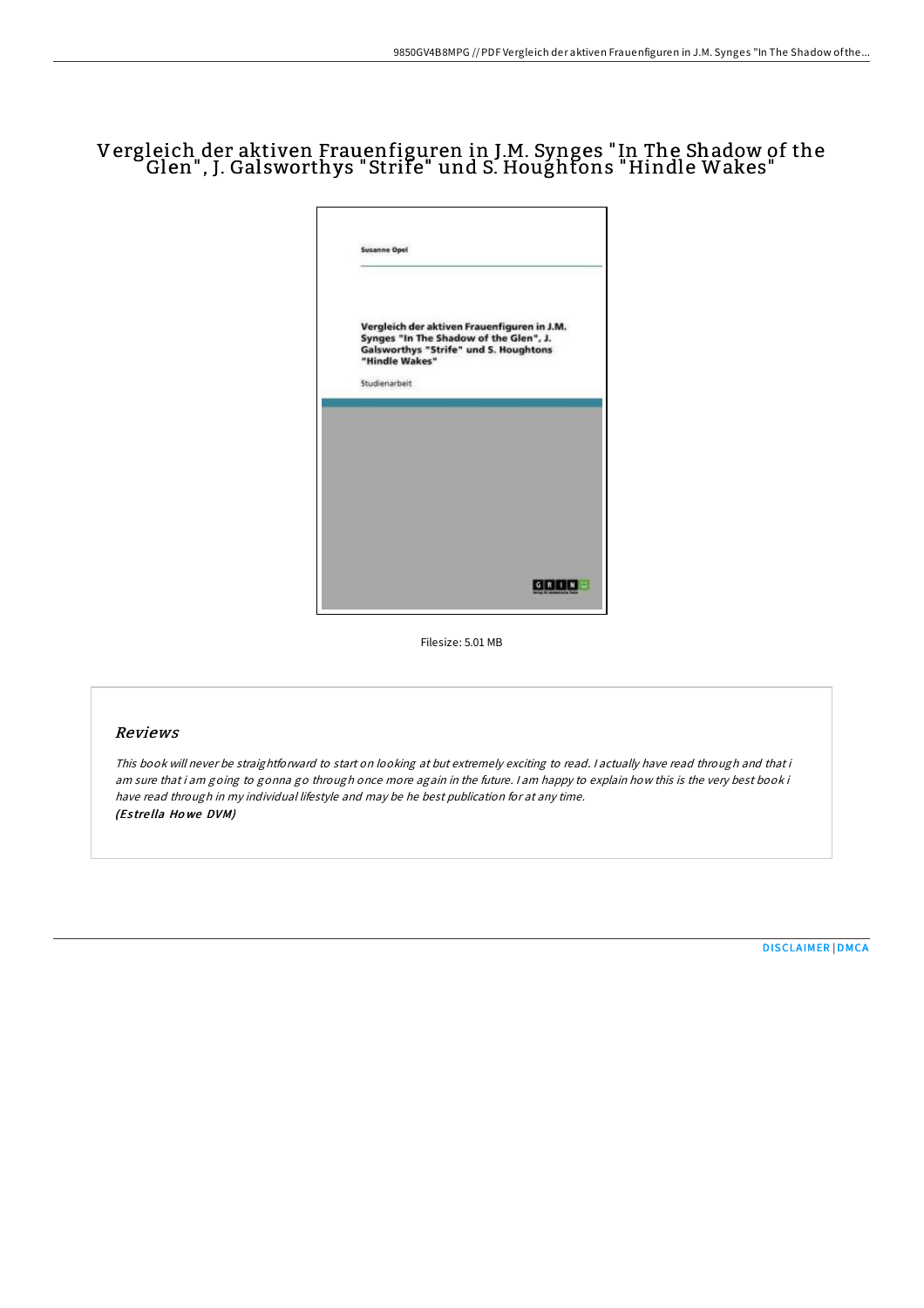## VERGLEICH DER AKTIVEN FRAUENFIGUREN IN J.M. SYNGES "IN THE SHADOW OF THE GLEN", J. GALSWORTHYS "STRIFE" UND S. HOUGHTONS "HINDLE WAKES"



GRIN Verlag, 2016. Paperback. Condition: New. PRINT ON DEMAND Book; New; Publication Year 2016; Not Signed; Fast Shipping from the UK. No. book.

<sup>a</sup> Read Vergleich der aktiven [Frauenfig](http://almighty24.tech/vergleich-der-aktiven-frauenfiguren-in-j-m-synge.html)uren in J.M. Synges "In The Shadow of the Glen", J. Galsworthys "Strife" und S. Houghtons "Hindle Wakes" Online

Download PDF Vergleich der aktiven [Frauenfig](http://almighty24.tech/vergleich-der-aktiven-frauenfiguren-in-j-m-synge.html)uren in J.M. Synges "In The Shadow of the Glen", J. Galsworthys "Strife" und S. Houghtons "Hindle Wakes"